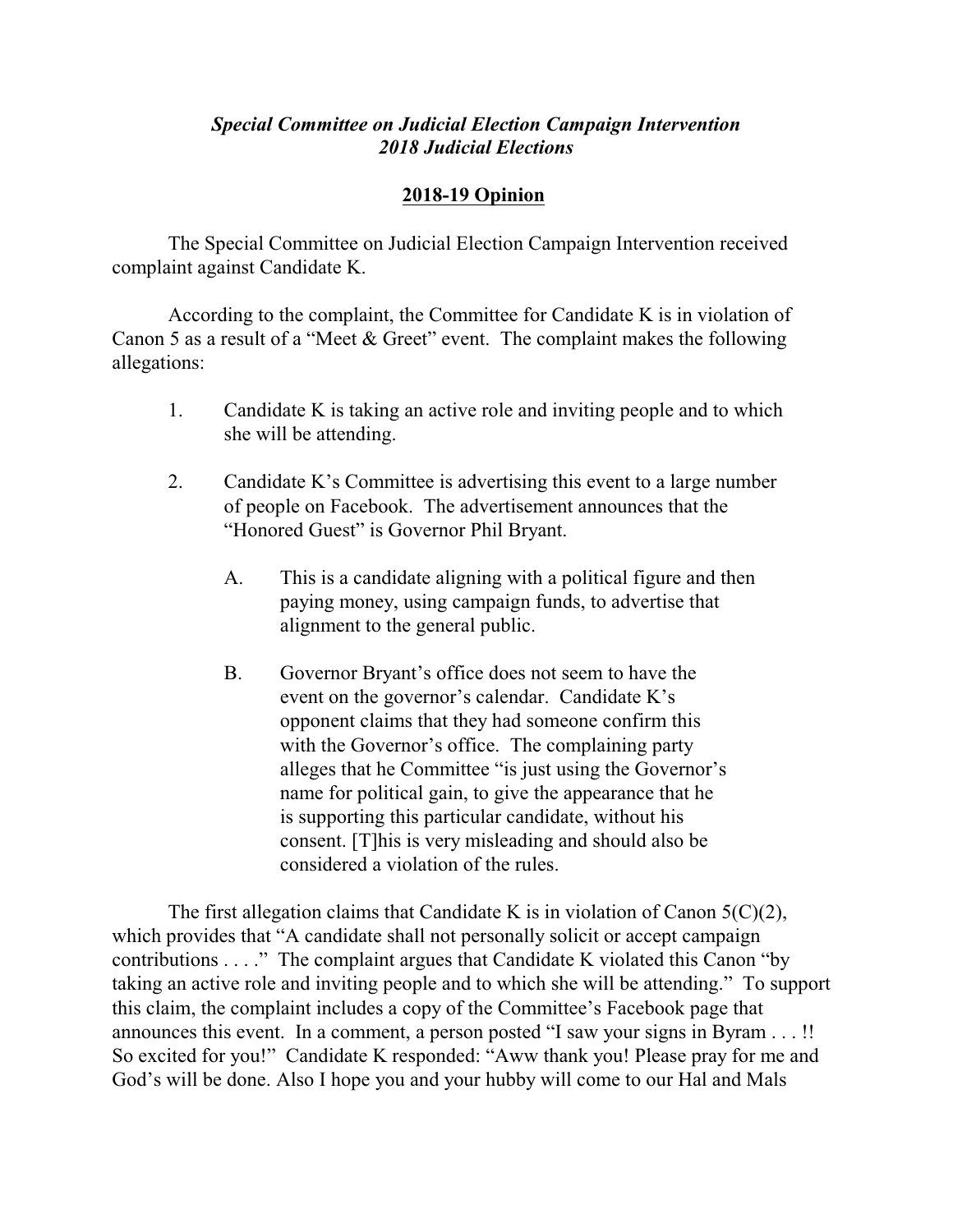fundraiser Thursday night. It's a wonderful chance to meet and greet lots of business folks"

The Special Committee is of the opinion that Candidate K's post was not a violation of the personal solicitation rule under Canon  $5(C)(2)$ . This allegation is dismissed.

The second allegation has two parts. First, the complaint alleges that this event is in violation of non-partisan judicial elections. In Opinion 2018-12, the Special Committee opined:

1. Can a judicial candidate have a fundraising event for campaign contributions where the invitation indicates that the Democratic or Republican nominee for Congress will be the special guest?

**Response:** A candidate for judicial office is not allowed to solicit campaign contributions. *See Williams–Yulee v. Fla. Bar*, 135 S.Ct. 1656, 191 L.Ed.2d 570 (2015). Also, Canon 5(C)(2) Mississippi Code of Judicial Conduct provides that:

A candidate shall not personally solicit or accept campaign contributions . . . . A candidate may, however, establish committees of responsible persons to conduct campaigns for the candidate . . . . Such committees may solicit and accept reasonable campaign contributions, manage the expenditure of funds for the candidate's campaign and obtain public statements of support for the candidacy. Such committees are not prohibited from soliciting and accepting reasonable campaign contributions and public support from lawyers."

The Special Committee finds no rule or law that prohibits a candidate's committee from having a fundraising event that indicates a Democratic or Republican nominee for Congress as the special guest.

Consistent with Opinion 2018-12, the Special Committee is of the opinion that there is no rule or law that prohibits a candidate's committee from having a fundraising event that indicates an elected official as the special guest. This allegation is dismissed.

Second, the complaint alleges that Governor Bryant's office did not give his consent to host this event. The only supporting documentation provided is that "someone called" the governor's office. Without an affidavit as to this information, the Special